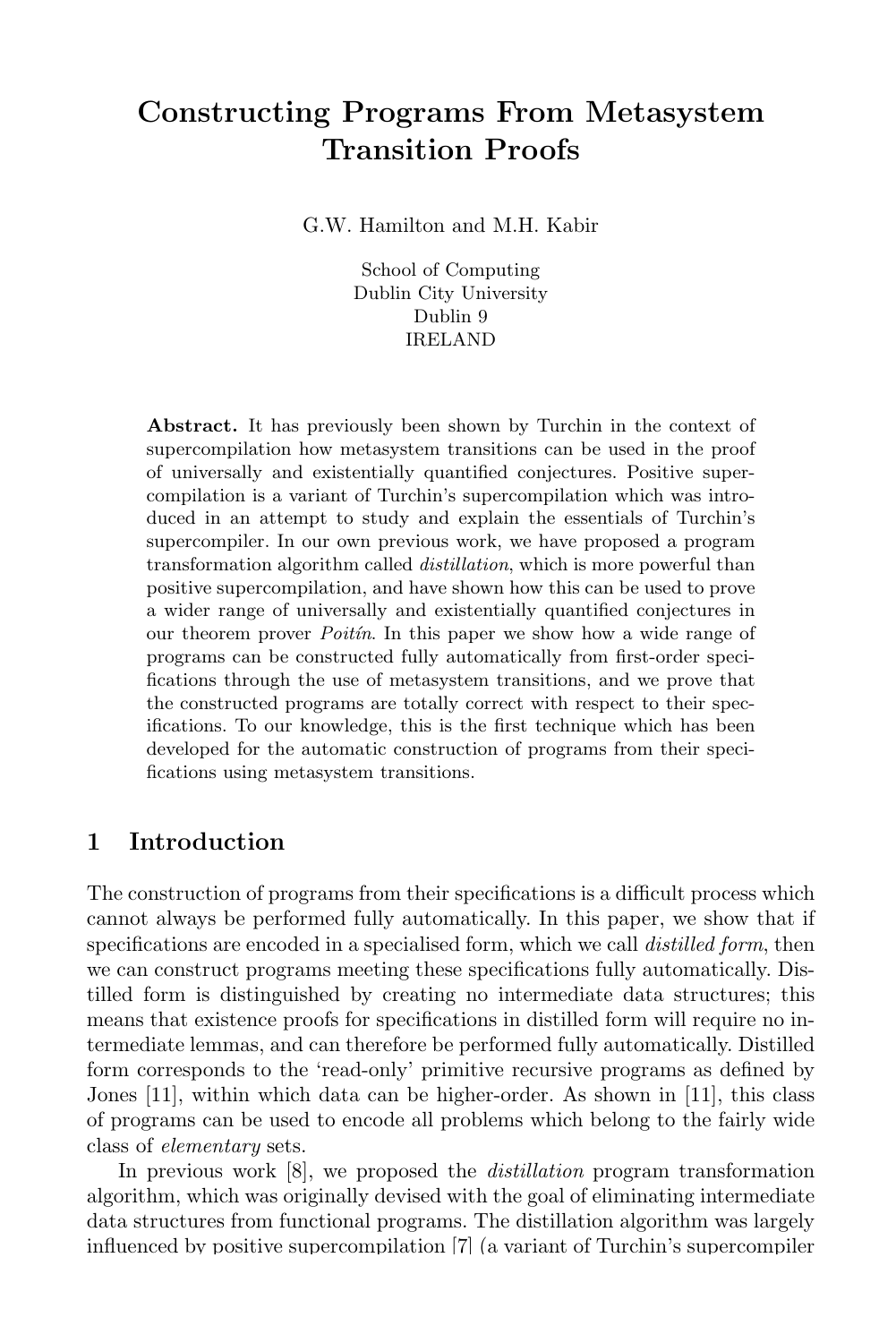[25]), but improves greatly upon it. For example, positive supercompilation can only produce a linear speedup in programs with a call-by-name semantics, while distillation can produce a superlinear speedup. The form of programs generated by the distillation algorithm is precisely our distilled form. This suggests a twostep process for the construction of programs from their specifications: firstly, the specifications are transformed using distillation, then the distilled specifications are provided as input to a theorem prover which can automatically construct programs meeting these specifications.

The step from a program to the application of a metaprogram to this program is a kind of metasystem transition [26,7]. Turchin has shown how metasystem transitions can be used in conjunction with supercompilation to prove explicitly quantified conjectures [24] by defining metaprograms for proving both universally and existentially quantified conjectures. However, he has not shown how programs can be constructed from these proofs.

We have previously shown how techniques similar to those of Turchin can be used in conjunction with the distillation algorithm to prove a wider range of universally and existentially quantified conjectures using metasystem transitions in our theorem prover Poitin  $[12,14]$ . In this paper we show how programs can be constructed fully automatically from first-order specifications which are in distilled form through the use of metasystem transitions, and prove that the constructed programs are totally correct with respect to their specifications. To our knowledge, this is the first technique which has been developed for the automatic construction of programs from their specifications using metasystem transitions.

The remainder of this paper is organised as follows. In Section 2, we describe the language which will be used throughout this paper. We give a brief overview of the distillation algorithm, and define the distilled form of expressions which is generated by the algorithm. In Section 3, we show how the Poitin theorem prover proves universally and existentially quantified conjectures through the use of metasystem transitions. We give an example proof and we show that the theorem prover is sound and complete for programs which are in distilled form. In Section 4, we show how programs can be constructed fully automatically from specifications which are in distilled form through the use of metasystem transitions. We give an example of this program construction and prove that the constructed programs are totally correct with respect to their specifications. Section 5 considers related work and concludes.

# 2 Distillation

In this section, we define the language used throughout this paper and we give a brief overview of the distillation algorithm.

# 2.1 Language

**Definition 1 (Language).** The language used throughout this paper is a simple higher-order functional language as shown in Fig. 1.  $\Box$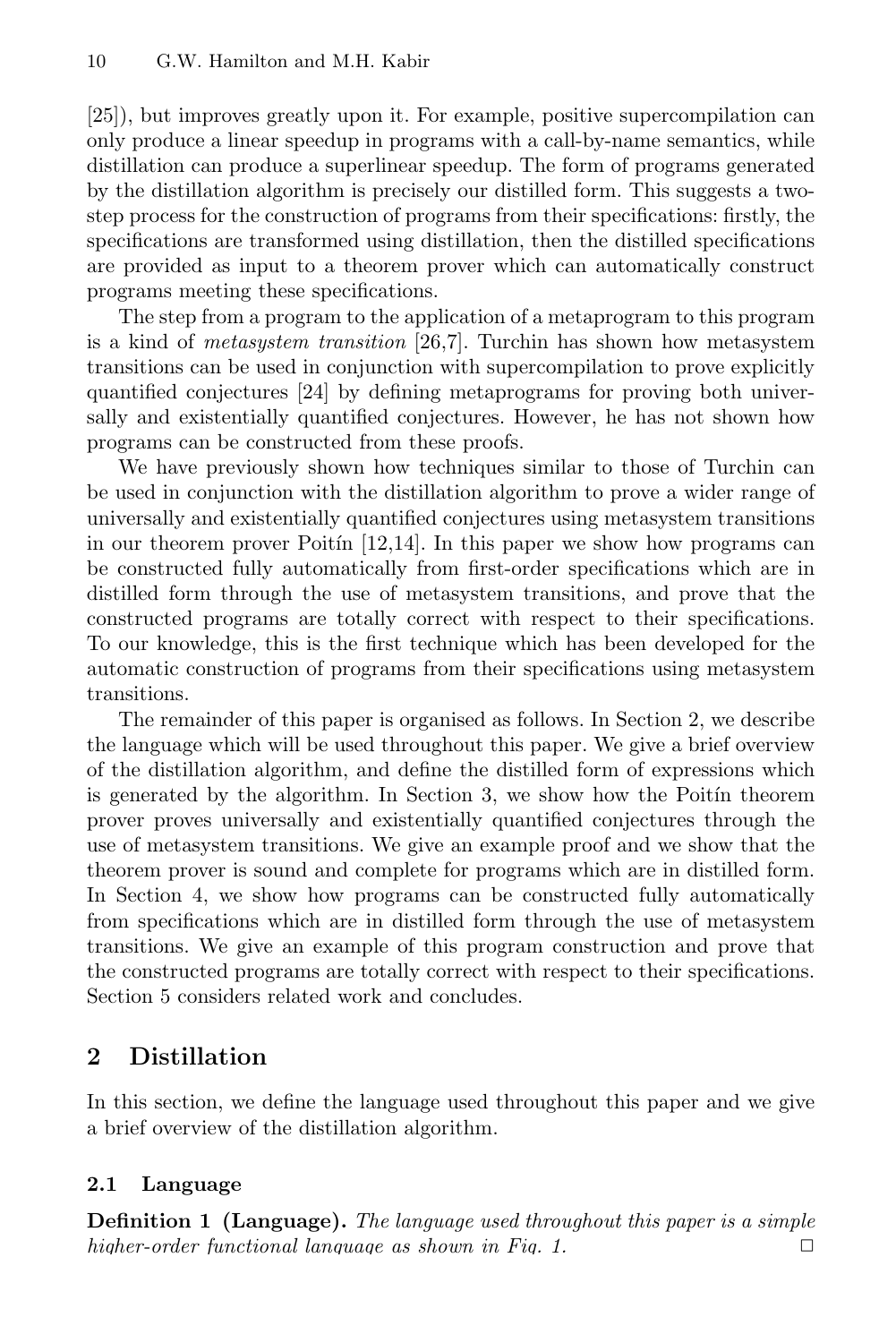$prog ::= e_0$  where  $f_1 = e_1; \ldots; f_n = e_n;$  program  $e ::= v$  variable  $\begin{array}{ccc} c & e_1 & \dots & e_n \end{array}$  constructor application  $\lambda v.e$  lambda abstraction  $| f \rangle$  function variable  $|e_0 e_1|$  application **case**  $e_0$  of  $p_1 \Rightarrow e_1 | ... | p_k \Rightarrow e_k$  case expression  $\det v = e_0$  in  $e_1$  let expression  $\text{letrec } f = e_0 \text{ in } e_1$  letrec expression  $p ::= c \ v_1 \ldots v_n$  pattern

Fig. 1. Language

Programs in the language consist of an expression to evaluate and a set of function definitions. It is assumed that the language is typed using the Hindley-Milner polymorphic typing system (so erroneous terms such as  $(c \, e_1 \ldots e_n)$ ) e and case  $(\lambda v.e)$  of  $p_1 \Rightarrow e_1 \mid \cdots \mid p_k \Rightarrow e_k$  cannot occur). The variables in the patterns of **case** expressions and the arguments of  $\lambda$ -abstractions are *bound*; all other variables are *free*. We use  $FV(e)$  to denote the free variables in the expression e. We require that each function has exactly one definition and that all variables within a definition are bound. The propositional operators  $(and, or, ...)$ implies, etc.) are implemented as functions in this language.

Each constructor has a fixed arity; for example Nil has arity 0 and Cons has arity 2. Within the expression case  $e_0$  of  $p_1 \Rightarrow e_1 \mid \cdots \mid p_k \Rightarrow e_k$ ,  $e_0$  is called the selector, and  $e_1 \ldots e_k$  are called the branches. The patterns in **case** expressions may not be nested. Methods to transform case expressions with nested patterns to ones without nested patterns are described in [1,27]. No variables may appear more than once within a pattern. We assume that the patterns in a case expression are non-overlapping and exhaustive. An example program in the language is shown in Fig. 2.

# 2.2 Distillation

Distillation [8] is a powerful program transformation technique to remove intermediate data structures from higher-order functional programs and represents a significant advance over the positive supercompilation algorithm [7]. Using the positive supercompilation algorithm, it is only possible to obtain a linear improvement in the run-time performance of programs with a call-by-name semantics; with distillation it is possible to produce a superlinear improvement. This extra power is obtained by performing more than one transformation pass over terms, as opposed to the single pass performed by positive supercompilation. We do not give a full description of the distillation algorithm here; details can be found in [8]. These details are not required to understand the remainder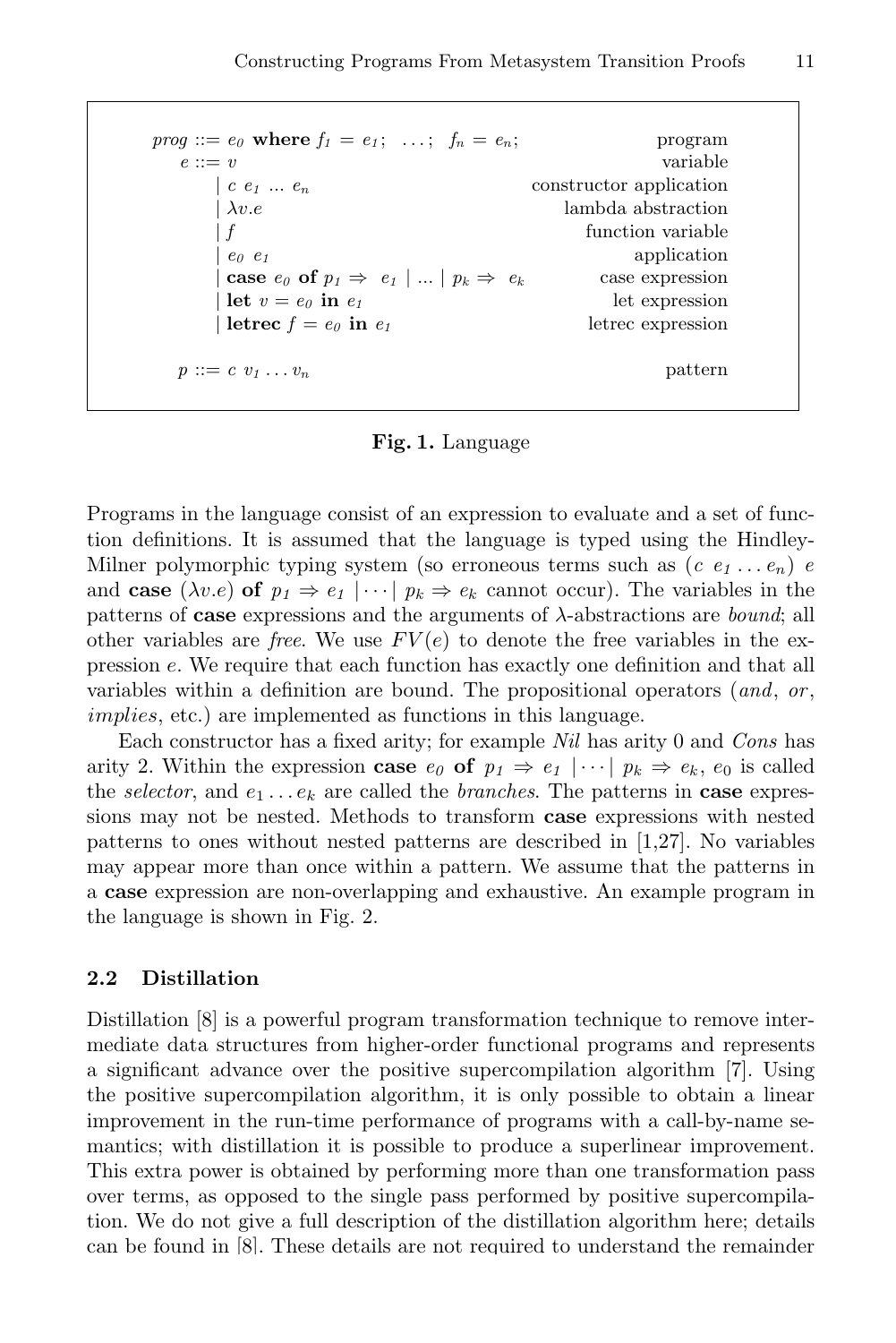```
implies (and (member y xs) (member z xs)) (leq y z)
where
implies = \lambda x . \lambda y case x of
                              True \Rightarrow y| False \Rightarrow Trueand = \lambda x . \lambda y case x of
                              True \Rightarrow y
                            | False \Rightarrow Falsemember = \lambda y \cdot \lambda xs. case xs of
                               Nil \Rightarrow False| Cons x xs \Rightarrow case (eq x y) of
                                                        True \Rightarrow True| False \Rightarrow member y xs
leq = \lambda x . \lambda y case x of
                              Zero \Rightarrow True| Succ x \Rightarrow case y of
                                                  Zero \Rightarrow False| Succ y \Rightarrow leq x yeq = \lambda x . \lambda y case x of
                              Zero \Rightarrow case y of
                                                  Zero \Rightarrow True| Succ y \Rightarrow False| Succ x \Rightarrow case y of
                                                  Zero \Rightarrow False| Succ y \Rightarrow eq \ x \ y
```
Fig. 2. Example Program

of this paper; it is sufficient to know that the expressions resulting from distillation are in a specialised form which we call distilled form. The logical rules presented in this paper are defined over this distilled form without the need to know how expressions are converted into this form.

The transformation rules in distillation essentially perform normal-order reduction. Folding is performed when an expression is encountered which is an instance of a previously encountered expression, and generalization is performed to ensure termination of the transformation process. The terms which are compared before folding or generalizing in distillation are terms which have already been transformed; in positive supercompilation these will be untransformed terms. Generalization is performed when an expression is encountered within which a previously encountered expression is embedded. The form of embedding which we use to guide this generalization is the homeomorphic embedding relation which was derived from results by Higman [9] and Kruskal [18] and was defined within term rewriting systems [6] for detecting the possible divergence of the term rewriting process.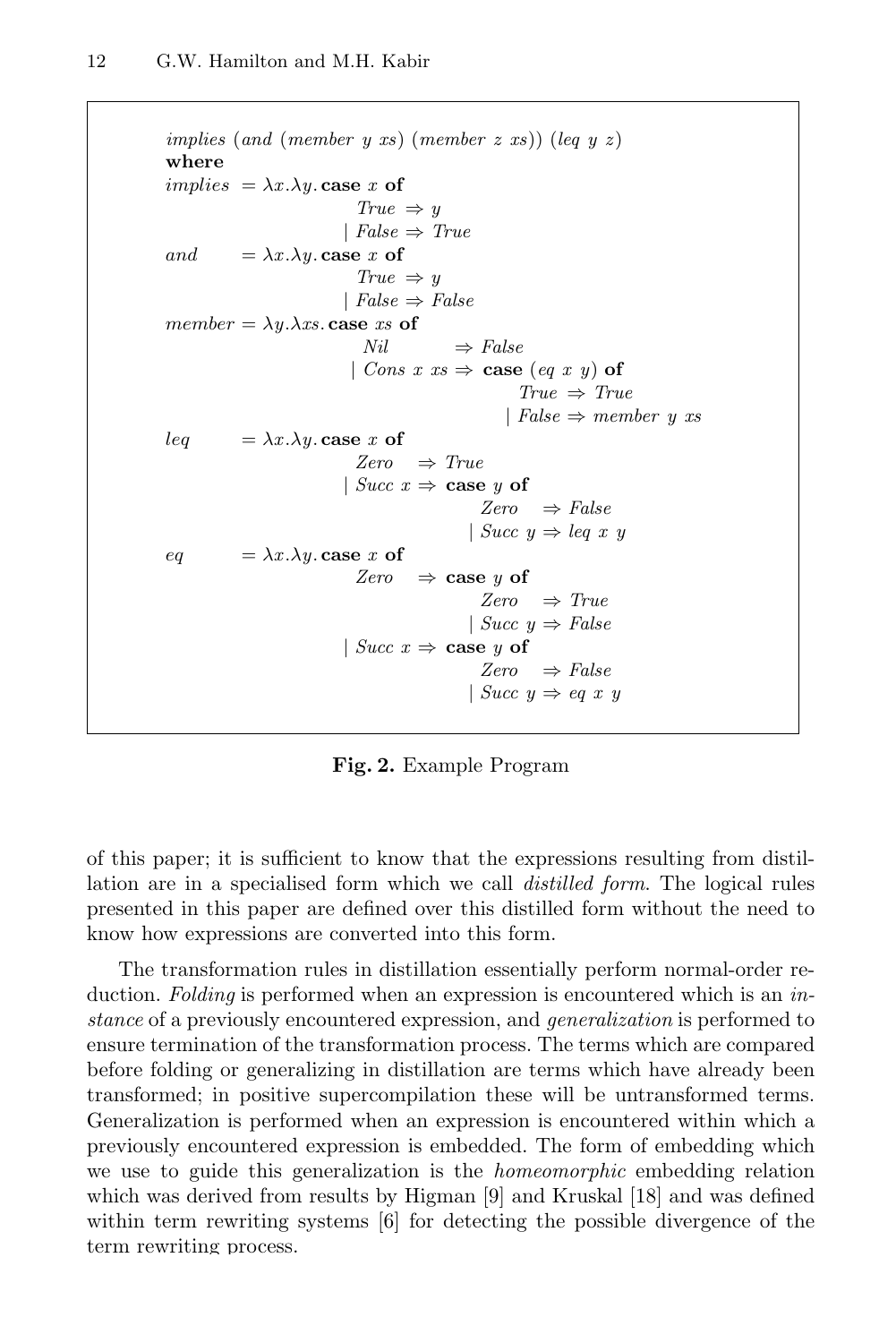#### 2.3 Distilled Form

Definition 2 (Distilled Form). The expressions resulting from distillation are in distilled form  $dt^{\{\}}$ , where within an expression of the form  $dt^{\rho}$ ,  $\rho$  denotes the set of all variables which have been introduced using let expressions, and cannot therefore appear in the selectors of case expressions. Distilled form  $dt^{\rho}$  is defined as shown in Fig. 3.  $\Box$ 

```
dt^{\rho} ::= v_0 \ v_1 \dots v_n| c \ dt_1^{\rho} \dots dt_n^{\rho}\lambda v. dt^{\rho}| case v of p_1 \Rightarrow dt_1^{\rho} | \cdots | p_k \Rightarrow dt_k^{\rho}, where v \notin \rho| let v = dt_0^{\rho} in dt_1^{(\rho \cup \{v\})}| letrec f = \lambda v_1 \ldots v_n \, dt^\rho in f v_1 \ldots v_n| f v_1 ... v_n
```
Fig. 3. Distilled Form

In addition, at least one of the parameters in every function definition must be decreasing; all functions which do not have this property are replaced by  $\perp$  during distillation, where  $\perp$  is treated as a constructor in our language. Variables which are introduced using **let** expressions cannot appear in the selectors of case expressions. Expressions in distilled form therefore create no intermediate structures. This means that proofs over expressions which are in distilled form will require no intermediate lemmas, and can therefore be performed fully automatically. Programs in distilled form correspond to the 'read-only' primitive recursive programs as defined in [11]. The program defined in Fig. 2 is transformed by distillation into the program shown in Fig. 4. Note that the variables  $xs, y$  and z are also free within this program. We can see that all the intermediate structures have been eliminated from this program.

## 3 Theorem Proving Using Metasystem Transitions

In this section, we show how the theorem prover Poitin handles explicit quantification using metasystem transitions. To facilitate this, we add quantifiers of the form ALL v.e and EX v.e to our language, where the quantified variable v must be first-order. These quantifiers are defined over the three-valued logic with values True, False and  $\perp$ . The universally quantified expression ALL v.e has the value  $True$  if the expression e has the value  $True$  for all possible values of the quantified variable v, False if e has the value False for at least one value of v, and  $\perp$  if e has the value  $\perp$ . The existentially quantified expression EX v.e has the value  $True$  if the expression e has the value  $True$  for at least one value of the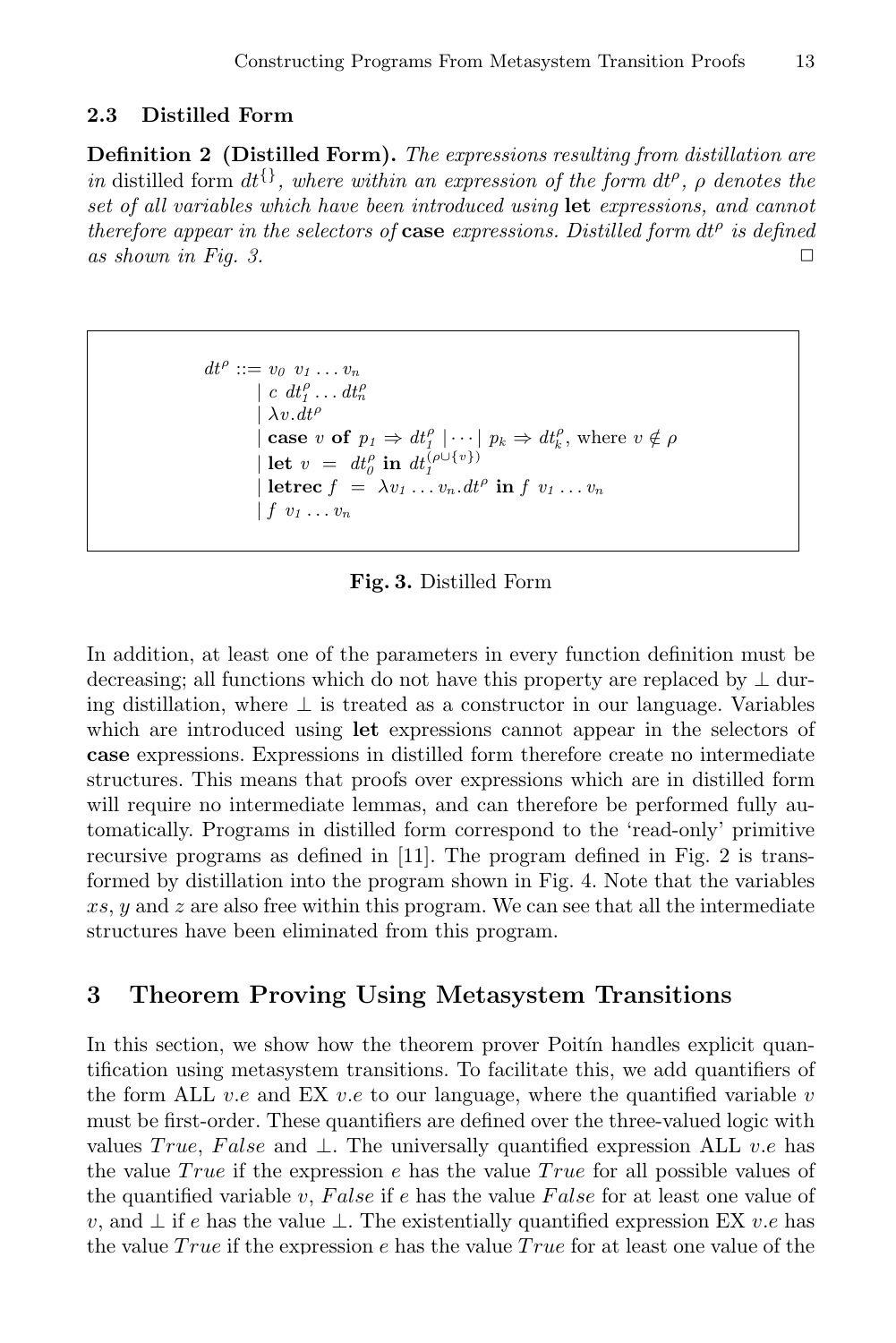```
case xs of
    Nil \Rightarrow TrueCons x \, \textit{xs} \Rightarrowletrec f =\lambda x.\lambda xs.\,case\,xs of
                         Nil \Rightarrowletrec q =\lambda x.\lambda y.\lambda z case x of
                                                  Zero \Rightarrow case y of
                                                                       Zero \Rightarrow True| Succ y' \Rightarrow case z of
                                                                                             Zero \Rightarrow False| Succ z' \Rightarrow TrueSucc x' \Rightarrowcase y of
                                                            Zero \Rightarrow False| Succ y' \Rightarrow case z of
                                                                                  Zero \Rightarrow True| Succ z' \Rightarrow g x' y' z'in g x y z
                          Cons x' xs' \Rightarrow letrec h =\lambda y.\lambda z case y of
                                                              Zero \Rightarrow f \; x \; xs'| Succ y \Rightarrow \cose z of
                                                                                   Zero \Rightarrow f x' xs'
                                                                                 | Succ z \Rightarrow h y zin h x x'in f \, x \, xs
```
Fig. 4. Example Program Distilled

quantified variable v, False if e has the value False for all values of v, and  $\perp$  if e has the value  $\perp$ . These quantifiers can be arbitrarily nested within an expression, provided that the expression is well-typed. The addition of these quantifiers into our language means that programs are no longer executable; however, the rules defined in this section show how these quantifiers can be eliminated to produce an executable program. We give the definitions of the sets of rules  $A$  for eliminating universal quantifiers and  $\mathcal E$  for eliminating existential quantifiers which have been implemented in Poitin. More details of these rules, including examples of their application and a proof of their soundness, can be found in [15,12].

When a quantified expression is encountered by Poitin, the expression is first of all transformed by distillation. A metasystem transition is then used to apply inductive proof rules to the resulting distilled expression. If there are a number of nested quantifiers within the conjecture to be proved, then the proof rules are applied to the innermost quantified expression first. These inner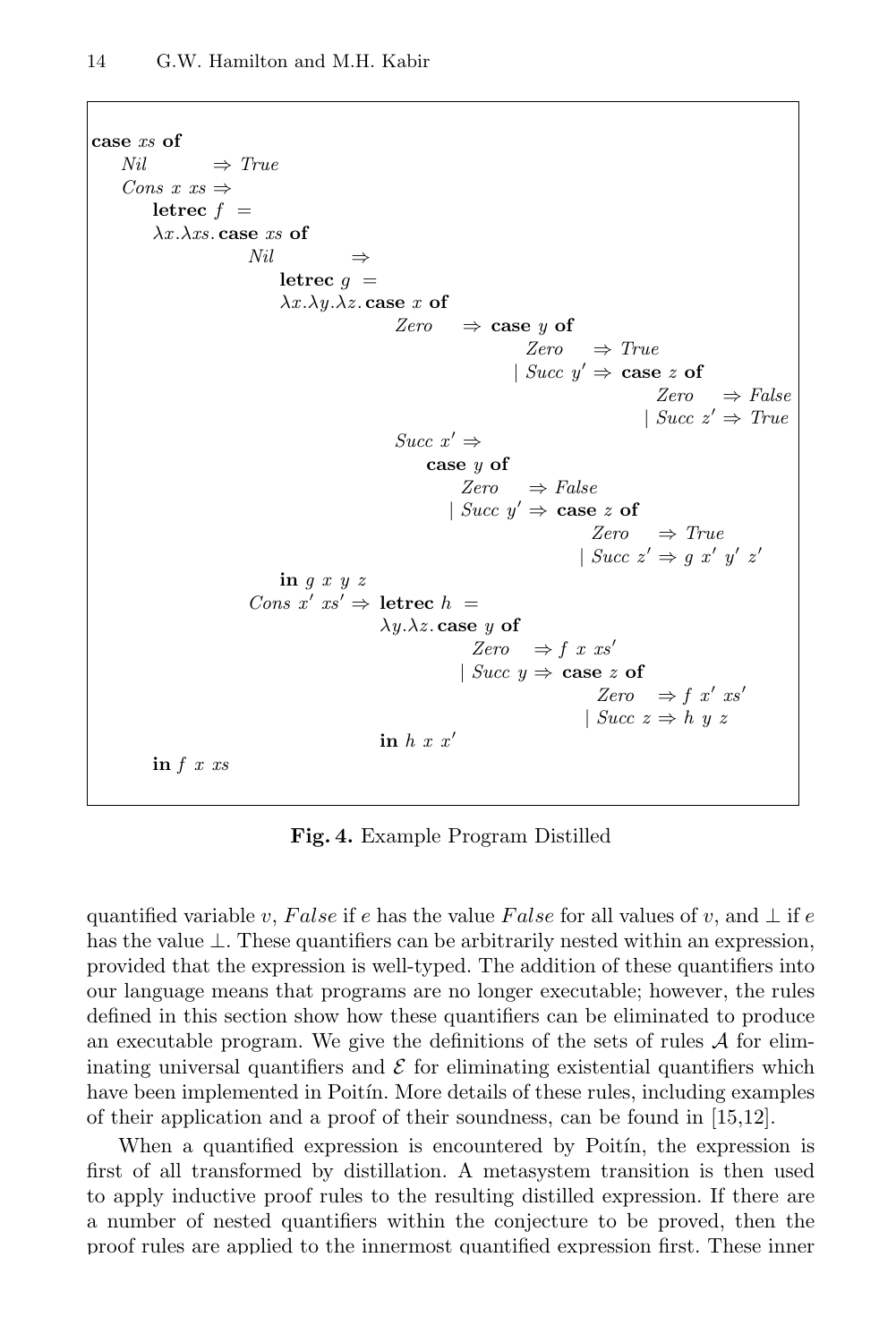quantified expressions may contain free variables, which will be bound by another quantifier in some outer scope. The expression resulting from the application of the proof rules may therefore also contain free variables if these were present in the original expression. We therefore construct a hierarchy of metasystems in which the construction of each subsequent level is achieved by a metasystem transition. All quantifiers will be eliminated in the final resulting expression.

#### 3.1 Rules for Universal Quantification

The rules for proving a universally quantified conjecture e are of the form  $\mathcal{A}[\![e]\!]$   $\rho \phi \sigma$  as shown in Fig. 5, where the parameter  $\rho$  is an environment mapping local variables to their values,  $\phi$  is the set of previously encountered function calls and  $\sigma$  is the set of universally quantified variables. Note that these rules will only be applied to expressions which are in distilled form. Using these rules, the local variables contained within the domain of  $\rho$  and the universally quantified variables contained within  $\sigma$  are eliminated, and a simplified expression defined over the remaining free variables is obtained. If there are no free variables, then the input conjecture is reduced to a value in our three-valued logic.

In rule  $(A1)$ , if a local variable is encountered, then the value of this variable in the environment  $\rho$  is substituted for it and the resulting expression is further simplified using the proof rules. If a universally quantified variable is encountered, then since it must have a value in our three-valued logic, the value False is returned as the variable cannot always have the value  $True$ . If a free variable is encountered, then it remains unchanged. In rule  $(\mathcal{A}2)$ , if a constructor is encountered, then the value of this constructor is returned; this must be a value in our three-valued logic, since the input term is also of this type and contains no intermediate structures. In rule  $(\mathcal{A}3)$ , if a  $\lambda$ -abstraction is encountered, then the body of the abstraction is further simplified. In rule  $(A4)$ , if we encounter a **case** expression then, since this expression must be in distilled form, the redex must be a non-local variable. If this variable is universally quantified, then a *case split* is performed in which we prove the current term separately for each of the possible values of the selector, and then return the conjunction of the resulting values. The different possible values of the selector are simply the patterns within the case expression. If the redex variable is not universally quantified, then it must be free, so it remains in the resulting term, and the proof rules are further applied to the branches of the case expression. In rule  $(A5)$ , if we encounter a let expression and none of the variables in the extracted expression are free, then the proof rules are applied to the extracted expression and the resulting value for the let variable is added to the environment  $\rho$ before applying the proof rules to the generalized expression. If the extracted expression contains free variables, then the proof rules are applied to each of the sub-expressions within the let. In rule  $(A6)$ , if we encounter a letrec function definition and none of the parameters in the initial application of this function are free, then this function application is a potential inductive hypothesis. Since at least one of these parameters must be decreasing, this parameter can be used as the *induction variable*. If we subsequently encounter a recursive call of this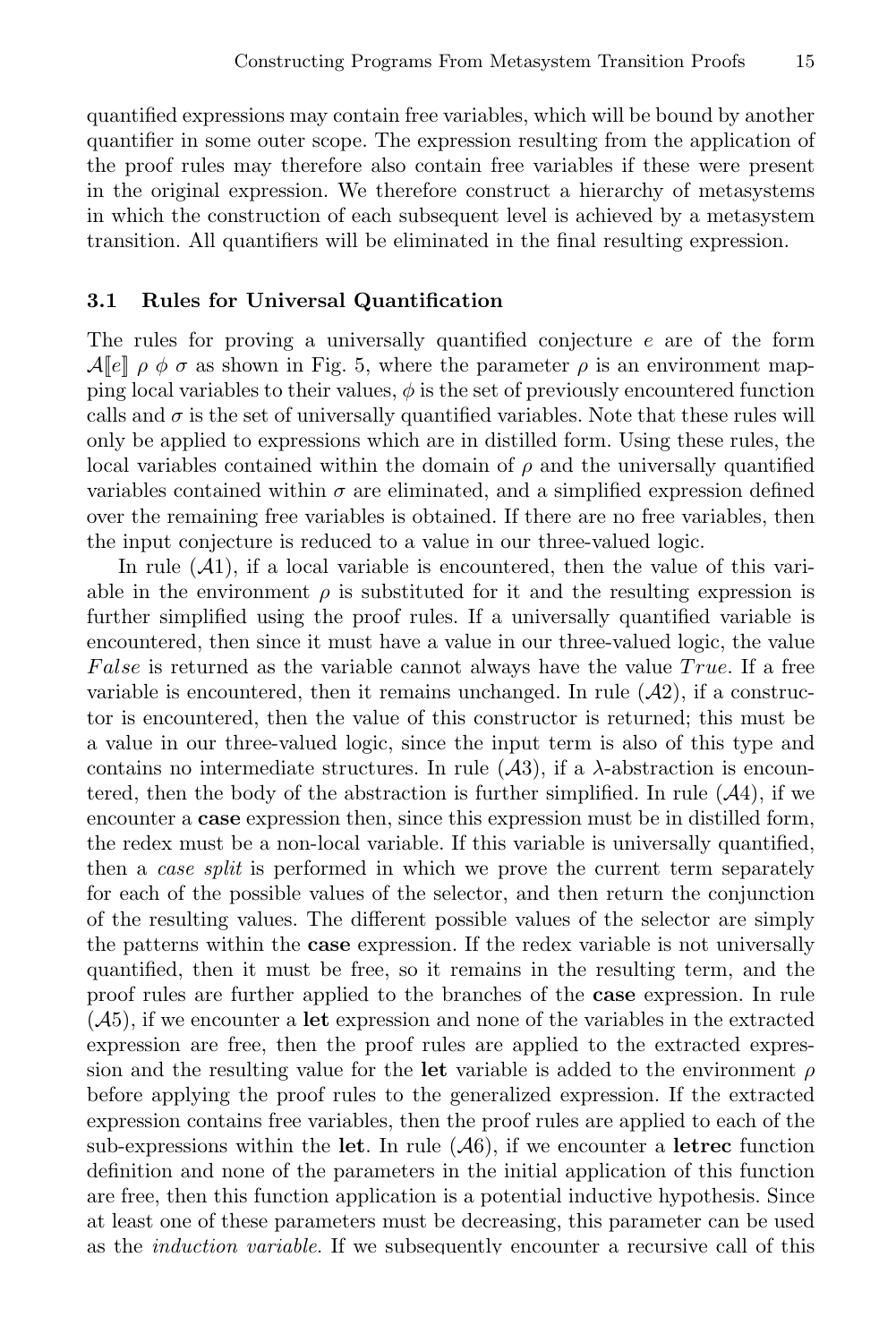$\mathcal{A}$ [ $v_0$   $v_1 \ldots v_n$ ]  $\rho \phi \sigma$  ( $\mathcal{A}$ 1) =  $\mathcal{A}[[e[v_1/v_1' \dots v_n/v_n']]] \rho \phi \sigma$ , if  $\rho(v_0) = \lambda v_1' \dots v_n'$ .e  $= False,$  if  $v_0 \in \sigma$  $= v_0 v_1 \dots v_n,$  otherwise  $\mathcal{A}[[c]] \rho \phi \sigma = c$  (*A*2)  $\mathcal{A}[\![\lambda v.e]\!]$   $\rho \phi \sigma = \lambda v \mathcal{A}[\![e]\!]$   $\rho \phi \sigma$  (A3)  $\mathcal{A}$ [case v of  $p_1 : e'_1 | \dots | p_k : e'_k$ ]  $\rho \phi \sigma$  ( $\mathcal{A}4$ )  $= (\mathcal{A}[[e'_1]] \rho \phi \sigma_1) \wedge \ldots \wedge (\mathcal{A}[[e'_k]] \rho \phi \sigma_k),$  if  $v \in \sigma$ = case v of  $p_1$ :  $(\mathcal{A}[\![e'_1]\!] \rho \phi \sigma) | \dots | p_k$ :  $(\mathcal{A}[\![e'_k]\!] \rho \phi \sigma)$ , otherwise where  $\sigma_i = \sigma \cup FV(p_i)$  $\mathcal{A}$ [let  $v = e_0$  in  $e_1$ ]  $\rho \phi \sigma$  ( $\mathcal{A}5$ )  $= A\llbracket e_1 \rrbracket \rho [ (A\llbracket e_0 \rrbracket \rho \phi \sigma )/v \rrbracket \phi \sigma, \qquad \text{if } FV(e_0) \subseteq (dom(\rho) \cup \sigma)$ = let  $v = (\mathcal{A}[[e_0]] \rho \phi \sigma)$  in  $(\mathcal{A}[[e_1]] \rho \phi \sigma)$ , otherwise  $\mathcal{A}$ [letrec  $f = \lambda v_1 \dots v_n e_0$  in  $f v'_1 \dots v'_n$ ]  $\rho \phi \sigma$  ( $\mathcal{A}6$ )  $= e'_0$  $\int_0',$  if {v  $v'_1 \dots v'_n \} \subseteq (dom(\rho) \cup \sigma)$ = letrec  $f = \lambda v_1'' \dots v_k'' e_0'$  in  $f v_1'' \dots v_k''$ , otherwise where  $e'_0 = \mathcal{A}[\![e_0]\!] \, \, \rho \, \left(\phi \cup \{f \, \, v'_1 \dots v'_n\} \right) \, \sigma$  $\{v''_1 \dots v''_k\} = \{v'_1 \dots v'_n\} \setminus (dom(\rho) \cup \sigma)$  $\mathcal{A} \llbracket f \; v_1 \ldots v_n \rrbracket \; \rho \; \phi \; \sigma$  (A7)  $= True,$  if  $\{v'_1 \dots v'_n\} \subseteq (dom(\rho) \cup \sigma)$  $= (f \; v''_1 \dots v''_k)[v_1/v'_1 \dots v_n/v'_n],$  otherwise where  $(f\ v_1' \ldots v_n') \in \phi$  ${v''_1 \dots v''_k} = {v'_1 \dots v'_n} \setminus (dom(\rho) \cup \sigma)$ 

Fig. 5. Proof Rules for Universal Quantification

function in rule  $(A7)$ , then we have re-encountered this inductive hypothesis, so the value True is returned. If a function definition contains free variables, then the function is re-defined over these free variables.

As an example of the application of these rules, consider the expression ALL z.e where  $e$  is the program defined in Fig. 2. We first of all apply distillation to the expression  $e$ , yielding the distilled expression  $e'$  as shown in Fig. 4. We then apply the universal proof rules  $\mathcal{A}[\![e']\!]$  {} { $\{ \}$  { $\{ \}$ } for the universal variable  $z$  giving the program shown in Fig. 6. We can see that the variable  $z$  has been eliminated, and the variables  $xs$  and  $y$  are still free within the resulting program.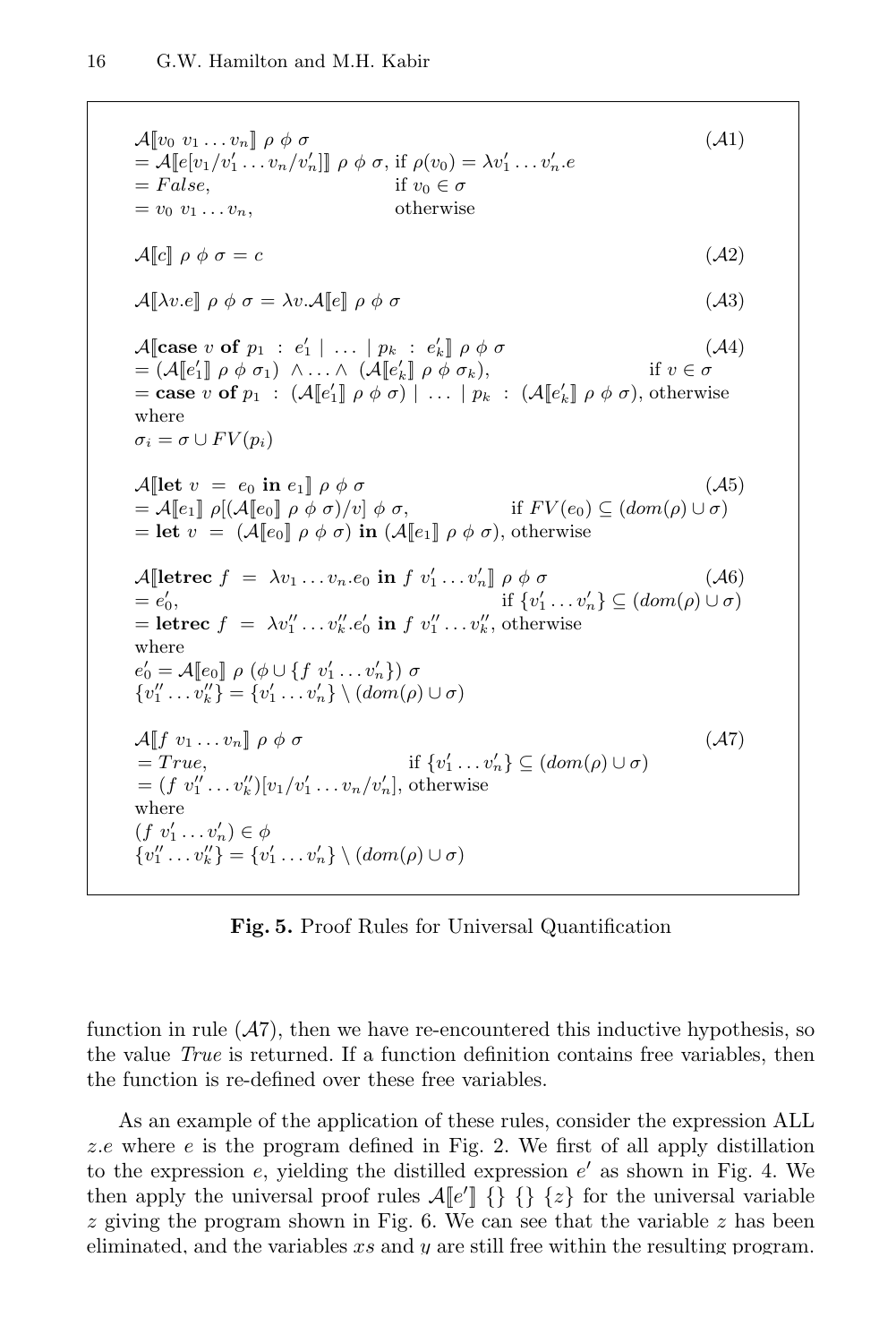```
case xs of
    Nil \Rightarrow TrueCons x \, \text{ss} \Rightarrowletrec f =\lambda x.\lambda xs.\case xs of
                         Nil ⇒ letrec q =\lambda x.\lambda y. case x of
                                                             Zero \Rightarrow case y of
                                                                                  Zero \Rightarrow True| Succ y' \Rightarrow False| Succ x' \Rightarrow case y of
                                                                                  Zero \Rightarrow False| Succ y' \Rightarrow g x' y'in q x y| Cons x' xs' \Rightarrow letrec h =
                                              \lambda y.\lambda z. case y of
                                                             Zero \Rightarrow f x xs'
                                                           | Succ y \Rightarrow \cose z of
                                                                                 Zero \Rightarrow f x' xs'
                                                                               | Succ z \Rightarrow h \le zin h x x'in f \, x \, xs
```
Fig. 6. Program Resulting From Application of Universal Proof Rules

#### 3.2 Rules for Existential Quantification

The rules for proving an existentially quantified conjecture e are of the form  $\mathcal{E}[\![e]\!]$   $\rho \phi \sigma$  as shown in Fig. 7, where the parameter  $\rho$  is an environment mapping local variables to their values,  $\phi$  is the set of previously encountered function calls and  $\sigma$  is the set of existentially quantified variables. Using these rules, the local variables contained within the domain of  $\rho$  and the existentially quantified variables contained within  $\sigma$  are eliminated, and a simplified expression over the remaining free variables is obtained.

The rules are similar to those for universal quantification, with the only major differences being in rules ( $\mathcal{E}_1$ ), ( $\mathcal{E}_3$ ), ( $\mathcal{E}_6$ ) and ( $\mathcal{E}_7$ ). In rule ( $\mathcal{E}_1$ ), if an existentially quantified variable is encountered, then since it must have a value in our three-valued logic, the value True is returned as the value of the variable can be True. In rule  $(\mathcal{E}4)$ , if the redex in a **case** expression is an existentially quantified variable, then we also perform a case split and prove the current term separately for each of the possible values of the selector, but in this instance we return the disjunction of the resulting values. In rules ( $\mathcal{E}6$ ) and ( $\mathcal{E}7$ ), function applications are no longer possible inductive hypotheses as they contain existential variables. However, if none of the parameters in a function application are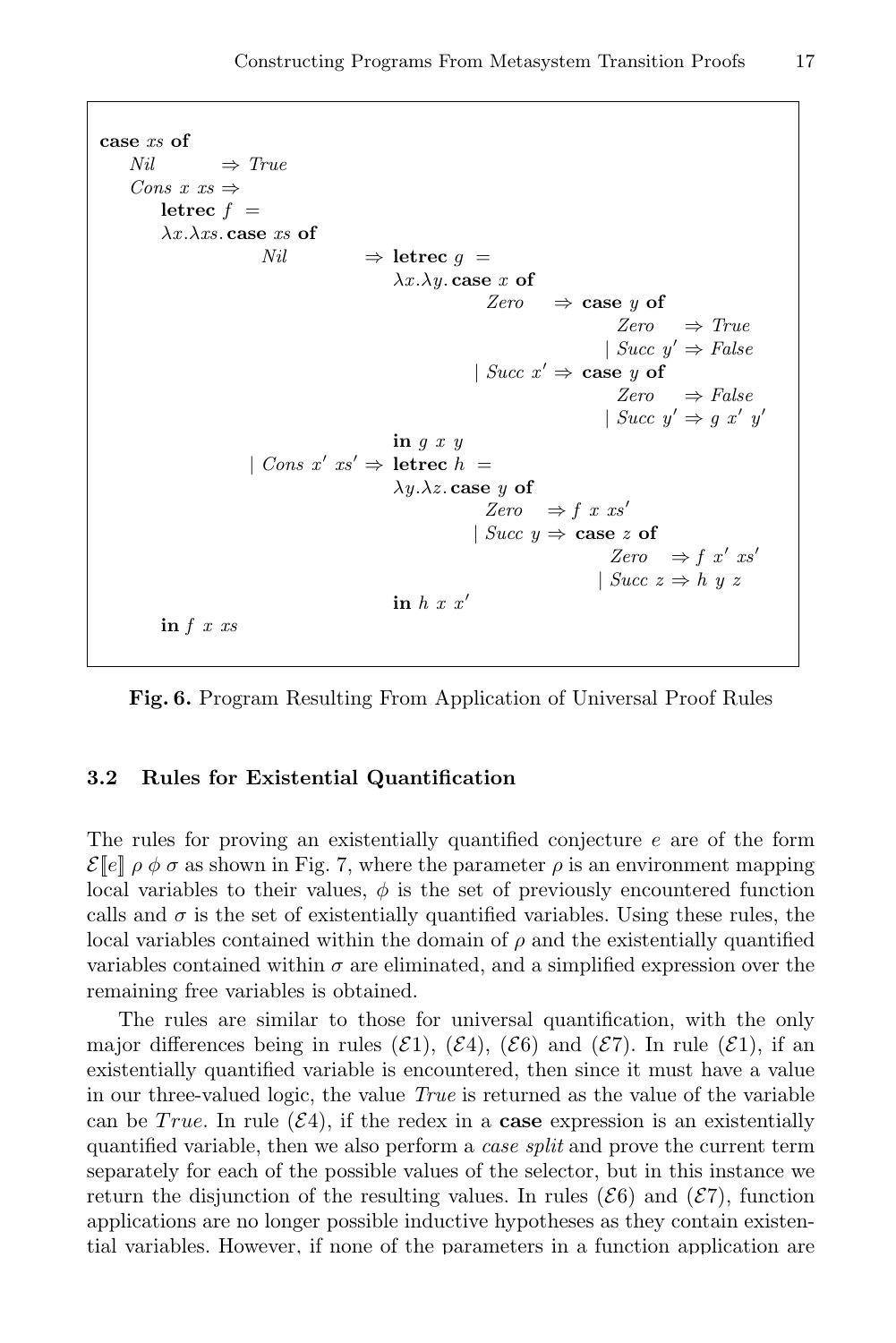```
\mathcal{E}[\![v_0\;v_1\;\ldots\;v_n]\!]\;\rho\;\phi\;\sigma (\mathcal{E}1)
=\mathcal{E}[\![e[v_1/v'_1 \ldots v_n/v'_n]]\!] \rho \phi \sigma, if \rho(v_0) = \lambda v'_1 \ldots v'_n.e= True, if v_0 \in \sigma= v_0 v_1 \dots v_n, otherwise
\mathcal{E}[\![c]\!] \rho \phi \sigma = c (\mathcal{E}2)
\mathcal{E}[\![\lambda v.e]\!] \rho \phi \sigma = \lambda v.\mathcal{E}[\![e]\!] \rho \phi \sigma (\mathcal{E}3)
\mathcal{E}[\text{case } v \text{ of } p_1 : e'_1 \mid ... \mid p_k : e'_k] \rho \phi \sigma (\mathcal{E}4)
= (\mathcal{E}[\![e'_1]\!] \, \rho \, \phi \, \sigma_1) \ \vee \ldots \vee \ (\mathcal{E}[\![e'_k]\!] \, \rho \, \phi \, \sigma_k), if v \in \sigma= case v of p_1 : (\mathcal{E}[\![e'_1]\!] \rho \phi \sigma) | \dots | p_k : (\mathcal{E}[\![e'_k]\!] \rho \phi \sigma), otherwise
where
\sigma_i = \sigma \cup FV(p_i)\mathcal{E}[let v = e_0 in e_1] \rho \phi \sigma (\mathcal{E}5)
= \mathcal{E}[[e_1]] \rho[(\mathcal{E}[[e_0]] \rho \phi \sigma)/v] \phi \sigma, if F V(e_0) \subseteq (dom(\rho) \cup \sigma)= let v = (\mathcal{E}[\![e_0]\!] \rho \phi \sigma) in (\mathcal{E}[\![e_1]\!] \rho \phi \sigma), otherwise
\mathcal{E}[\text{letter } f = \lambda v_1 \dots v_n e_0 \text{ in } f \ v'_1 \dots v'_n] \rho \phi \sigma (\mathcal{E}6)
= e'_0\int_0', if {v
                                                                      v'_1 \dots v'_n \} \subseteq (dom(\rho) \cup \sigma)= letrec f = \lambda v_1'' \dots v_k'' e_0' in f v_1'' \dots v_k'', otherwise
where
e'_0 = \mathcal{E}[\![e_0]\!] \, \rho \, (\phi \cup \{f \, v'_1 \dots v'_n\}) \, \sigma\{v''_1 \dots v''_k\} = \{v'_1 \dots v'_n\} \setminus (dom(\rho) \cup \sigma)\mathcal{E}[[f \ v_1 \dots v_n] \rho \phi \sigma (\mathcal{E}7)
 = False, if {v
                                                      v'_1 \ldots v'_n \} \subseteq (dom(\rho) \cup \sigma)= (f \; v''_1 \dots v''_k)[v_1/v'_1 \dots v_n/v'_n], otherwise
where
(f\ v_1' \ldots v_n') \in \phi{v''_1 \dots v''_k} = {v'_1 \dots v'_n} \setminus (dom(\rho) \cup \sigma)
```
Fig. 7. Proof Rules for Existential Quantification

free then the value False is returned as we know that the search space of the existential variables has been exhausted.

As an example of the application of these rules, consider the proof of the conjecture ALL  $xs.EX y.ALL z.e$  where e is the program defined in Fig. 2. We first of all apply distillation to the expression  $e$ , yielding the distilled expression  $e'$  as shown in Fig. 4. We then apply the universal proof rules as shown above to the expression ALL  $z.e'$ , giving the expression  $e''$  shown in Fig. 6. The existential proof rules  $\mathcal{E}[\![e'']\!]$  {} {y} are then applied for the existential variable y giving the program shown in Fig. 8.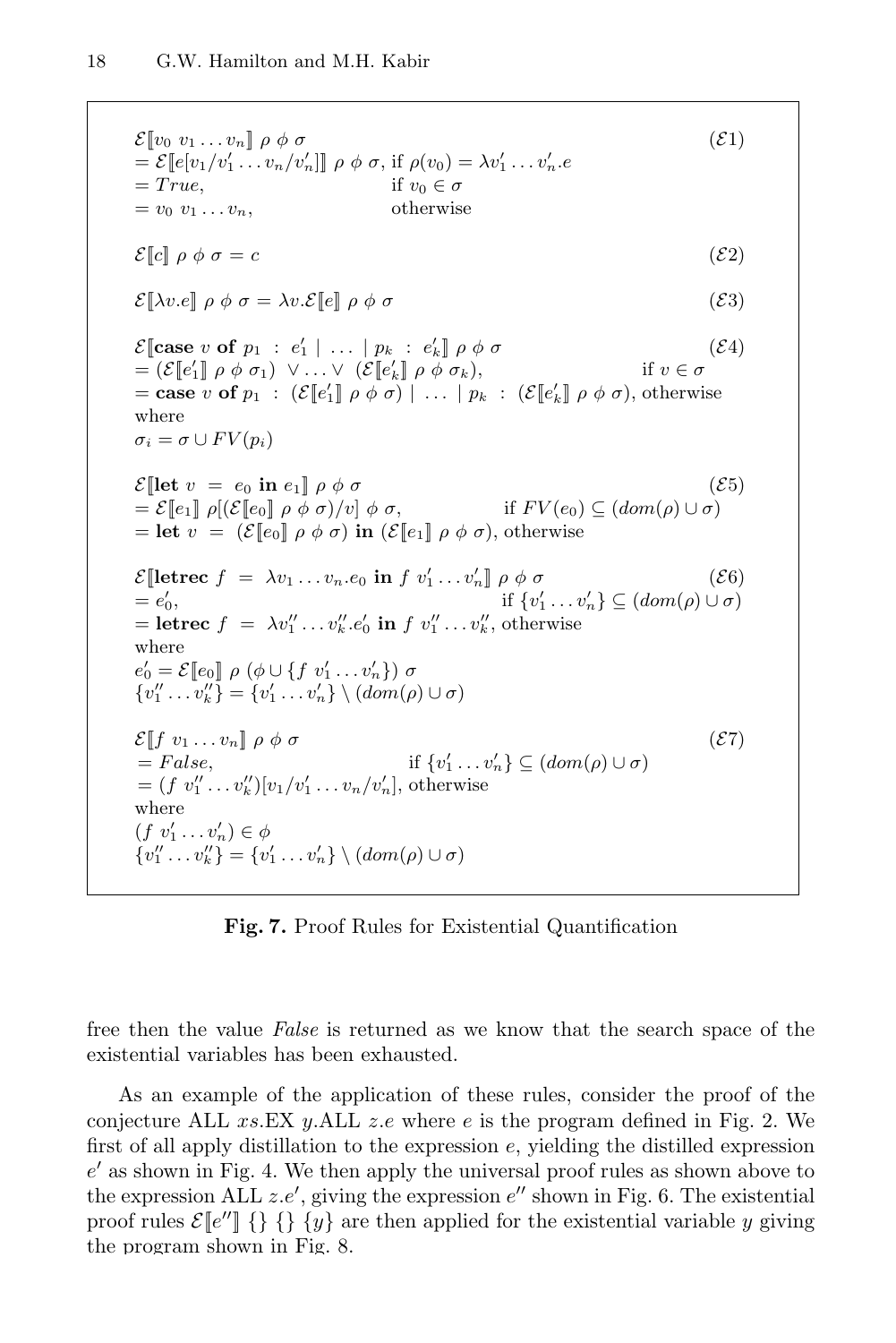```
case xs of
    Nil \Rightarrow TrueCons x \, \text{ss} \Rightarrowletrec f =\lambda x.\lambda xs.\case xs of
                         Nil ⇒ letrec q =
                                              \lambda v. case v of
                                                         Zero \Rightarrow True| Succ v \Rightarrow q v
                                              in q x| Cons x' xs' \Rightarrow letrec h =
                                              \lambda y.\lambda z case y of
                                                             Zero \Rightarrow f \; x \; xs'| Succ y \Rightarrow \cose z of
                                                                                 Zero \Rightarrow f x' xs'
                                                                               | Succ z \Rightarrow h y zin h x x'in f \, x \, xs
```
Fig. 8. Program Resulting From Application of Existential Proof Rules

We can see that the variable  $y$  has been eliminated and that the variable  $xs$ is still free. We then apply the universal proof rules  $\mathcal{A}[\![e''']\!] \{\}\{\}\{xs\}$  where  $e'''$ is the expression shown in Fig.  $8$  and  $xs$  is the universally quantified variable, giving the value True as required.

#### 3.3 Soundness and Relative Completeness

In this section, we consider the soundness and relative completeness of our theorem prover. Full details of the proofs of these properties can be found in [15,12]; we do not include these here. To facilitate these proofs, sequent calculus rules are defined for the distilled form of conjecture which is input to our theorem prover. Note that there is no need for a cut rule as all the intermediate structures in the input conjecture will have been eliminated.

Our proof rules are proved to be sound by showing that all conjectures in distilled form which are found to have the value  $True$  using our proof rules can also be proved using the sequent calculus rules.

Theorem 1 (Soundness of Universal Proof Rules).  $\mathcal{A}[\![e]\!] \{\} \phi \{v_1 \dots v_n\} = True \land e \in dt^{\{\}} \Rightarrow \phi \vdash ALL \ v_1 \dots v_n.e \qquad \Box$ Theorem 2 (Soundness of Existential Proof Rules).  $\mathcal{E}[[e]]\{\}\phi\{v_1 \dots v_n\} = True \wedge e \in dt^{\{\}} \Rightarrow \phi \vdash EX \ v_1 \dots v_n.e$ 

Our proof rules are proved to be complete for all conjectures which are in distilled form by showing that all conjectures in distilled form which can be proved using the sequent calculus rules also have the value  $True$  using our proof rules.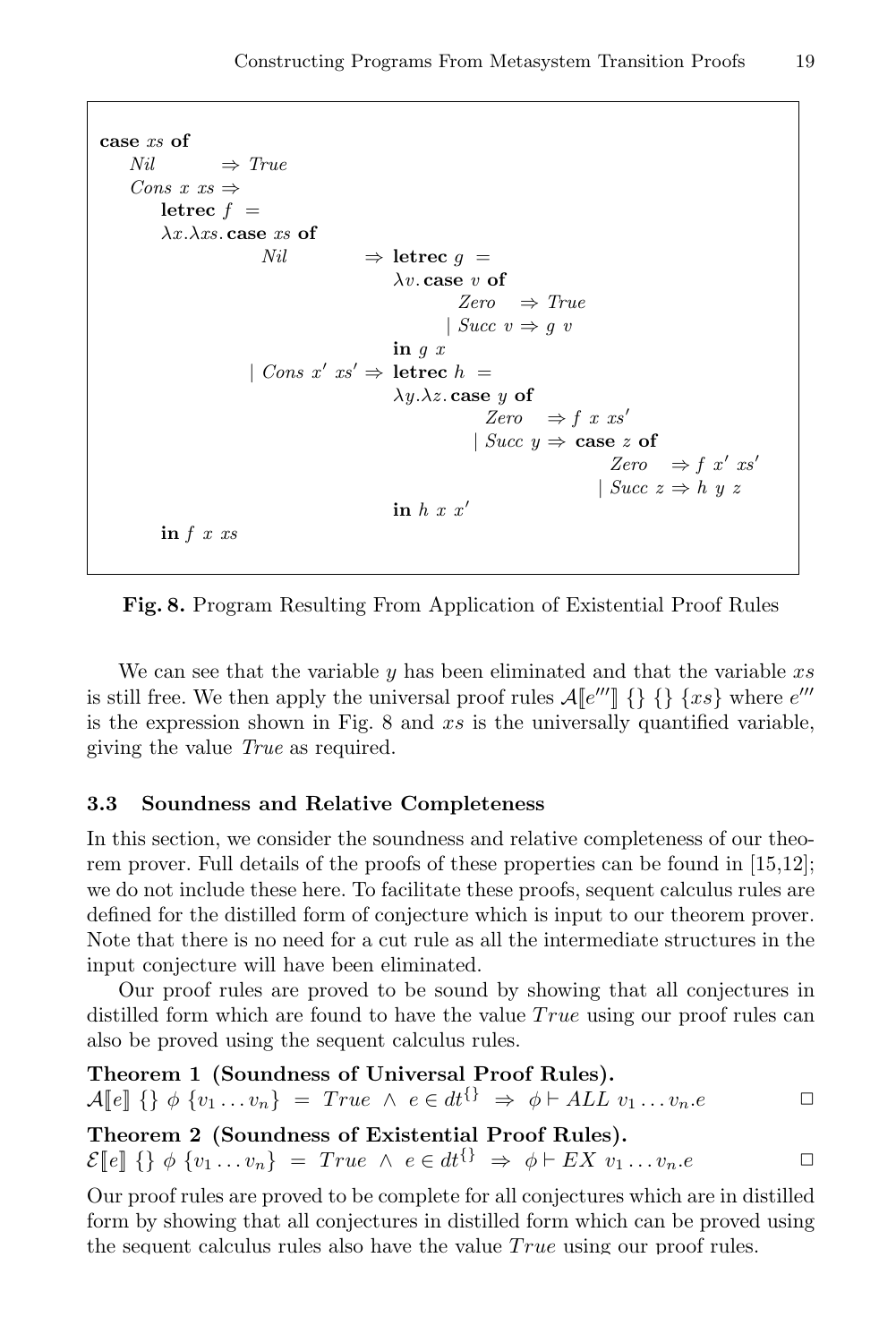Theorem 3 (Relative Completeness of Universal Proof Rules).  $\phi \vdash ALL \ v_1 \ldots v_n.e \ \wedge \ e \in dt^{\{\}} \ \Rightarrow \ \mathcal{A}\llbracket e \rrbracket \ \{\} \ \phi \ \{v_1 \ldots v_n\} \ = \ True \ \Box$ 

Theorem 4 (Relative Completeness of Existential Proof Rules).  $\phi \vdash EX \ v_1 \ldots v_n.e \ \land \ e \in dt^{\{\}} \ \Rightarrow \ \mathcal{E}[\![e]\!] \ \{\} \ \phi \ \{v_1 \ldots v_n\} \ = \ True \qquad \Box$ 

The proofs of each of these theorems are by recursion induction on the rules  $A$ and  $\mathcal E$ . Details of the proofs can be found in [15,12].

## 4 Program Construction Using Metasystem Transitions

In this section, we present our novel technique for the construction of programs from specifications. The constructed programs essentially compute the existential witness of the proof of their corresponding specification. To facilitate this, we add specifications of the form ANY  $v.e$  to our language, where the quantified variable v must be first-order. The specification ANY  $v.e$  can have any value of the quantified variable v for which the expression e has the value  $True;$  if no such value exists, then it has the undefined value  $\perp$ . The variable v is therefore implicitly existentially quantified within  $e$ , but the ANY quantifier differs from the existential quantifier EX in that it has the same type as the variable  $v$ , rather than being a vlaue in our three-valued logic. When a specification ANY  $v.e$  is encountered by Poitin, the quantified expression  $e$  is first of all transformed using distillation. A metasystem transition is then used to apply the rules for program construction to the resulting distilled expression, thus constructing an executable program form a non-executable specification.

#### 4.1 Rules for Program Construction

The program construction rules are defined by  $\mathcal{C}[\![e]\!]$  [ $e'$ ]  $\phi \sigma$  as shown in Fig. 9, where the expression  $e$  is the distilled specification,  $e'$  is the existential witness,  $\phi$  is the set of the previously encountered function calls and  $\sigma$  is the set of universally quantified variables. For a specification ANY  $v.e.$  the quantified variable  $v$  is passed as the initial existential witness and the free variables in the specification are passed as the initial set of universally quantified variables.

In rule  $(\mathcal{C}_1)$ , if a universally quantified variable is encountered, then since it must be a value in our three-valued logic, the value  $\perp$  is returned as the variable cannot have the value  $True$ . Otherwise, the value of the variable is returned unchanged. In rule  $(\mathcal{C}2)$ , if we encounter a constructor, then if this constructor is True and the existential witness is fully instantiated, the value of the existential witness is returned. Otherwise, the value  $\perp$  is returned. In rule (C3), if a λ-abstraction is encountered, then the program construction rules are applied to the body of the abstraction. In rule  $(\mathcal{C}4)$ , if we encounter a **case** expression then, since this expression must be in distilled form, the redex must be a non-local variable. If this variable is universally quantified, then it remains within the expression and the program construction rules are further applied to the branches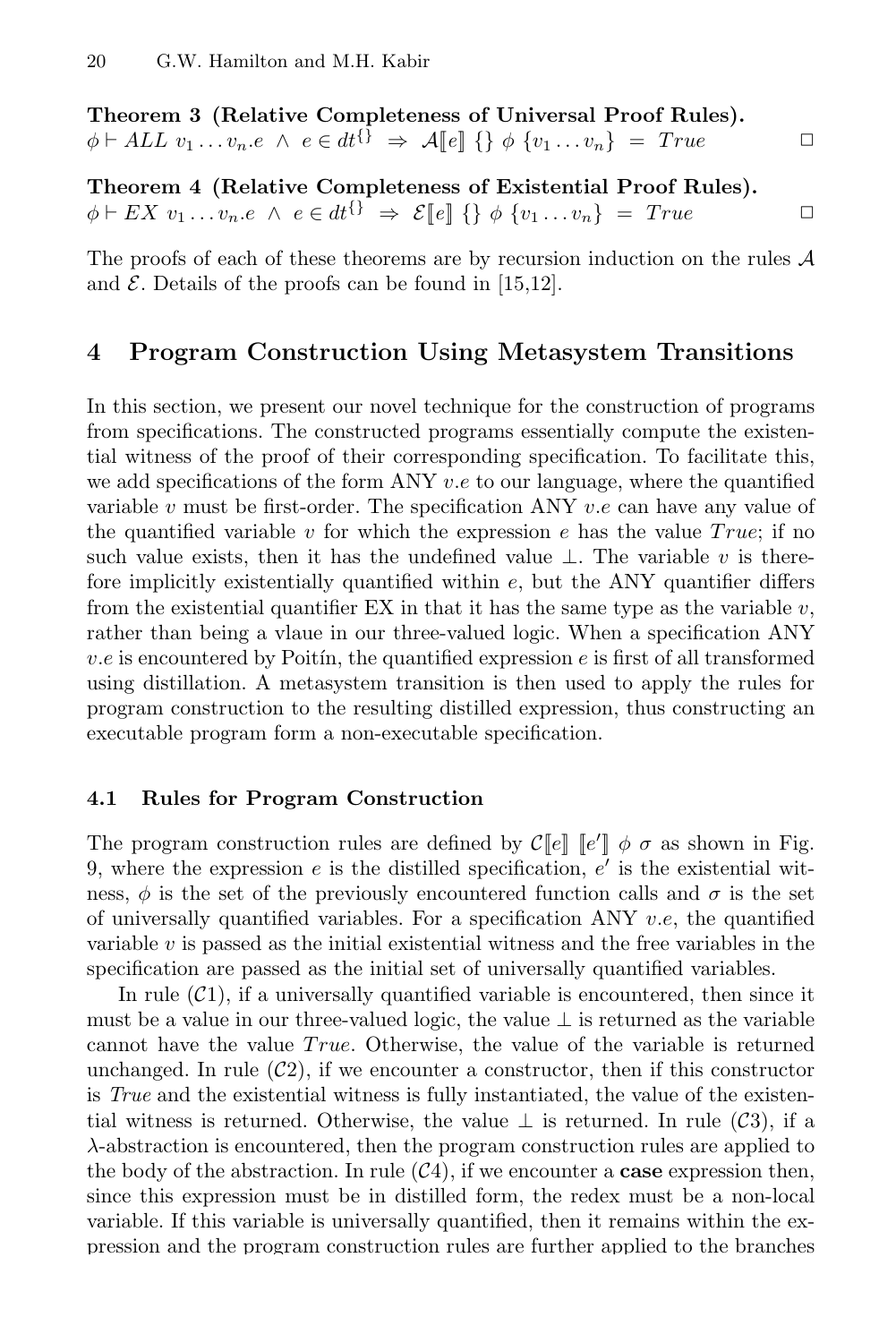$\mathcal{C}[\![v_0 \; v_1 \; \ldots \; v_n]\!] [\![e]\!] \phi \; \sigma = \bot,$  if  $v_0 \in \sigma$  $= v_0 v_1 \dots v_n$ , otherwise  $(C1)$  $\mathcal{C}[[c]][[e]] \phi \sigma = e$ , if  $c = True \wedge FV(e) = \{\}$ = ⊥,otherwise  $(C2)$  $\mathcal{C}[\![\lambda v.e]\!] \llbracket e' \rrbracket \phi \sigma = \lambda v.\mathcal{C}[\![e]\!] \llbracket e'$  $\parallel \phi \; \sigma$  (C3)  $\mathcal{C}$ [case v of  $p_1 \Rightarrow e_1 \mid \cdots \mid p_n \Rightarrow e_n$ ][[e]  $\phi \sigma$  (C4) = case v of  $p_1 \Rightarrow (\mathcal{C}[\![e_1]\!][\![e]\!]) \phi \sigma_1) \mid \cdots \mid p_n \Rightarrow (\mathcal{C}[\![e_n]\!][\![e]\!]) \phi \sigma_n)$ , if  $v \in \sigma$  $= (C[\![e_1]\!][\![e[p_1/v]]\!](\phi \sigma) \sqcup \ldots \sqcup (C[\![e_n]\!][\![e[p_n/v]]\!](\phi \sigma),$  otherwise where  $\sigma_i = \sigma \cup FV(p_i)$ C[let  $v = e_0$  in  $e_1$ ][ $e$ ]  $\phi \sigma =$  let  $v = (\mathcal{C}[\![e_0]\!] [\![e]\!] \phi \sigma)$  in  $(\mathcal{C}[\![e_1]\!] [\![e]\!] \phi \sigma)$  (C5)  $\mathcal{C}[\text{letterec } f = \lambda v_1 \ldots v_n \ldotp e_0 \text{ in } f \ v'_1 \ldots v'_n] \llbracket v \rrbracket \phi \ \sigma$  (C6)  $= e'_0$  $\int_0',$  if  $\{v\}$  $v'_1 \ldots v'_n \} \cap \sigma = \{\}$ = letrec  $f = \lambda v_1'' \dots v_k''$ .  $e_0'$  in  $f v_1'' \dots v_k''$ , otherwise where  $e'_0 = C[\![e_0]\!][\![v]\!](\phi \cup \{f \ v'_1 \dots v'_n\}) \ \sigma$  ${v''_1 \dots v''_k} = {v'_1 \dots v'_n} \cap \sigma$  $\mathcal{C}[\text{letterec } f = \lambda v_1 \ldots v_n \ldotp e_0 \text{ in } f \ v_1' \ldots v_n' \mathbb{I}[c \ e_1 \ldots e_k] \ \phi \ \sigma$  (C7)  $=\mathcal{C}[\![e_0]\!][\![c \; e_1 \ldots e_k]\!] \; (\phi \cup \{f \; v_1' \ldots v_n'\}) \; \sigma,$  if {*v*  $v'_1 \ldots v'_n \} \cap \sigma = \{\}$  $= c \ \left( \mathcal{C} \left[ \text{letterec } f \right] = \lambda v_1 \ldots v_n \ldotp e_0 \text{ in } f \ v_1' \ldots v_n' \right] \left[ \left[ e_1 \right] \phi \ \sigma \right)$  $\ldots (\mathcal{C}[\text{letterec } f = \lambda v_1 \ldots v_n . e_\theta \text{ in } f v'_1 \ldots v'_n] \llbracket e_k \rrbracket \phi \sigma),$ otherwise  $\mathcal{C}[[f \ v_1 \dots v_n] \ ||\ v \ \phi \ \sigma$  (C8)  $= \perp,$  if {v  $v'_1 \dots v'_n \} \cap \sigma = \{\}$  $= f \; v''_1 \dots v''_k[v_1/v'_1 \dots v_n/v'_n], \text{ otherwise}$ where  $(f\ v_1' \ldots v_n') \in \phi$  ${v''_1 \dots v''_k} = {v'_1 \dots v'_n} \cap \sigma$  $\mathcal{C}[[f \ v_1 \dots v_n]] \llbracket c \ e_1 \dots e_k \rrbracket \phi \ \sigma$  (C9)  $= \perp,$  if {v  $v'_1 \ldots v'_n \} \cap \sigma = \{\}$  $= c \left( \mathcal{C} \left[ f \ v_1 \dots v_n \right] \right] \left[ e_i \right] \phi \ \sigma \right) \dots \left( \mathcal{C} \left[ f \ v_1 \dots v_n \right] \left[ e_k \right] \phi \ \sigma \right)$ , otherwise

Fig. 9. Rules for Program Construction

of the case expression. Before transforming each branch, the corresponding pattern variables are added to  $\sigma$  as they are also implicitly universally quantified. If the selector is existentially quantified, existential witnesses are constructed for each of the branches separately. These witnesses will be constructed using the corresponding patterns which give the value of the selector within the branch.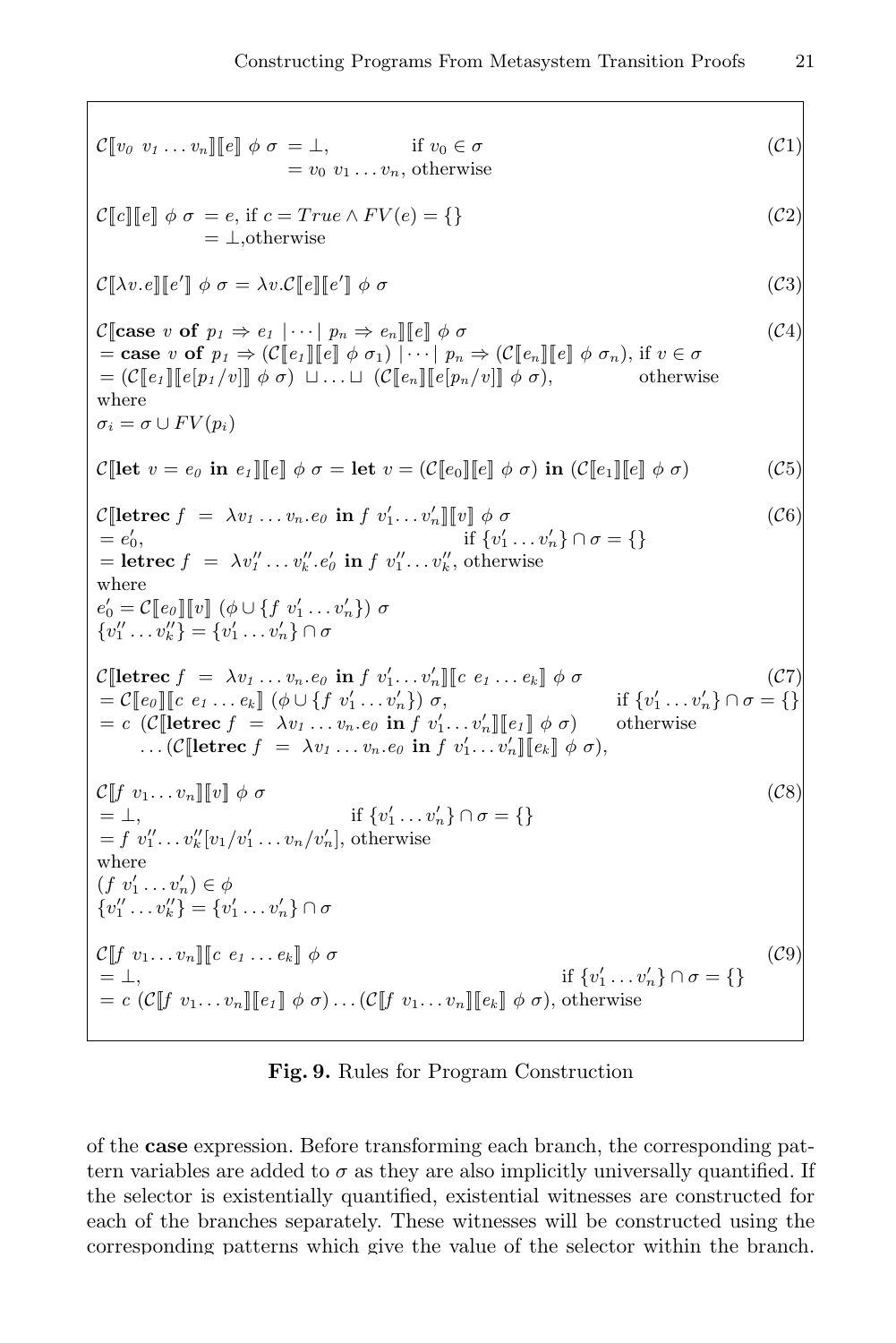The existential witness for the overall expression is then given by the least upper bound of these existential witnesses for each branch (the least upper bound operator  $\sqcup$  is defined separately for each of the data types in our language). In rule  $(\mathcal{C}_5)$ , if we encounter a let expression, then the program construction rules are applied to each of the sub-expressions contained within it. In rules  $(\mathcal{C}6)$ - $(\mathcal{C}9)$ , if we encounter a recursive function call, then this is simplified to be defined over only the universal variables of this call. If the recursive call does not contain any universally quantified variables, then the value  $\perp$  is returned as the search space of the existential variables has been exhausted.

# 4.2 Example

In this section, we give an example of the application of our program construction rules. Consider the construction of a program from the specification ANY y. ALL z.e where  $e$  is the program defined in Fig. 2. We first of all apply distillation to the expression  $e$ , yielding the distilled expression  $e'$  as shown in Figure 4. We then apply the universal proof rules as shown previously to the expression ALL z.e', giving the expression  $e''$  as shown in Fig. 6. We then apply the program construction rules  $C[[e'']][y] \{\}\$  { $xs\}$  where y is the existential witness and xs is the only free variable in  $e''$ , giving the program shown in Fig. 10.

```
case xs of
    Nil \Rightarrow \botCons x \, \text{ss} \Rightarrowletrec f =\lambda x.\lambda xs.\,case \, xs \,ofNil ⇒ letrec q =
                                                \lambda v. case v of
                                                          Zero \Rightarrow Zero| Succ v \Rightarrow Succ(g \ v)in q x| Cons x' xs' \Rightarrow letrec h =
                                               \lambda y.\lambda z. case y of
                                                              Zero \Rightarrow f \; x \; xs'| Succ y \Rightarrow \csc z of
                                                                                   Zero \Rightarrow f x' xs'
                                                                                 | Succ z \Rightarrow h y zin h x x'in f \, x \, xs
```
Fig. 10. Program Resulting From Application of Program Construction Rules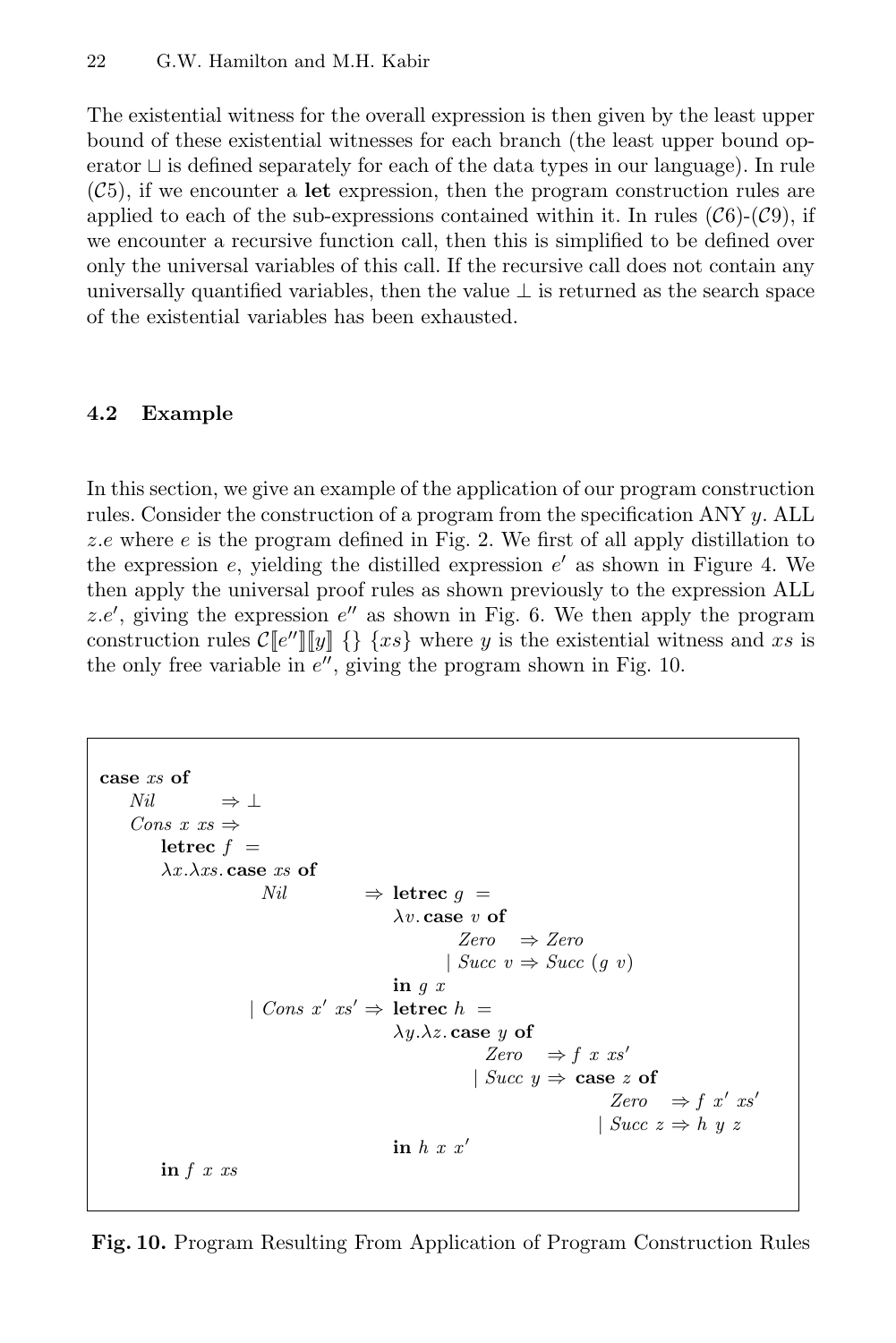From this, we can see that we have generated a program for finding the smallest element in the list xs fully automatically from the specification, and that this program creates no intermediate data structures.

#### 4.3 Correctness of Constructed Programs

In order to prove that the programs constructed by our program construction rules are correct with respect to the original specification ANY  $v.e$  we need to show that when the constructed existential witnesses are substituted for the existential variables in the specification, then the specification statement has the value True.

Theorem 5 (Correctness of Constructed Programs).  $\mathcal{C}[\![e]\!][\![e']\!] \phi \sigma = e'[e_1/v_1 \ldots e_n/v_n] \Rightarrow \mathcal{A}[\![e[e_1/v_1 \ldots e_n/v_n]]\!] \{\} \phi \sigma = True$ where  $\{v_1 \dots v_n\} = FV(e')$ ) and the contract of  $\Box$ 

The proof is by recursion induction on the rules  $C$ . Full details of the proof can be found in [13,12].

## 5 Conclusion and Related Work

In this paper, we have shown how metasystem transitions can be used in conjunction with the distillation transformation algorithm to prove a wide range of theorems in first-order logic fully automatically. The programs generated by distillation are in distilled form; they create no intermediate structures, and correspond to the 'read-only' primitive recursive programs [11], within which data can be higher-order. As shown in [11], this form can be used to encode all problems which belong to the fairly wide class of *elementary* sets. We have shown that our theorem prover is sound and complete for theorems which are in this form. We then showed how programs can be constructed fully automatically from specifications which are in this form through the use of metasystem transitions. We have given an example of the application of our approach, and proved that the constructed programs are totally correct with respect to their specifications.

The most closely related work to that presented here is Turchin's work on supercompilation [25]. Turchin has shown how metasystem transitions can be used in conjunction with supercompilation to prove explicitly quantified conjectures [26], but has not shown how programs can be constructed from their specifications using metasystem transitions. To our knowledge, the techniques described in this paper are the first which have been developed for the automatic construction of programs from their specifications using metasystem transitions. Distillation is more powerful than positive supercompilation [7], removing more intermediate structures. The presence of more intermediate structures implies the need for more intermediate lemmas when theorem proving. The set of theorems which can be proved fully automatically using positive supercompilation is therefore a subset of those which can be proved fully automatically using distillation.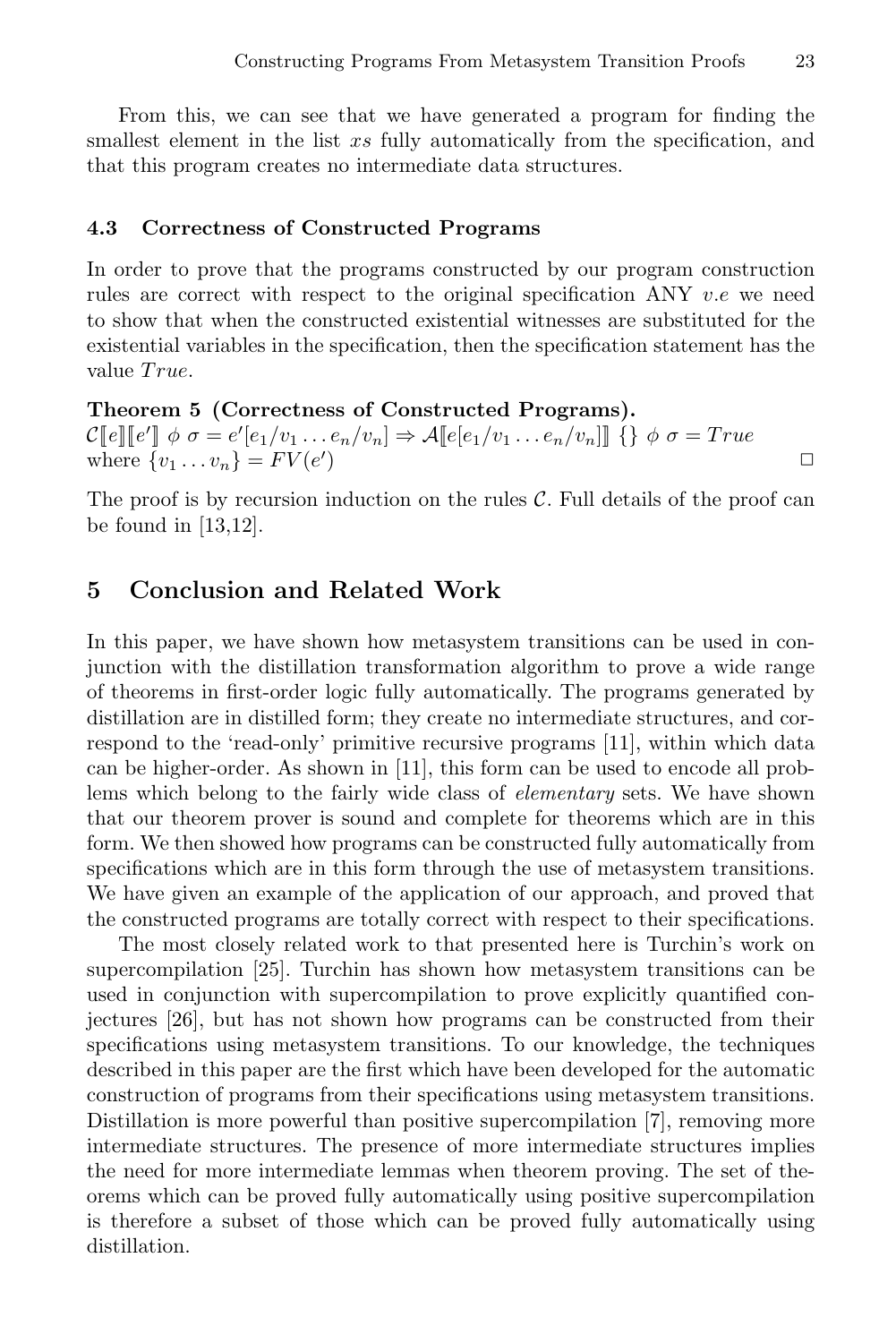The transformation of logic programs can be regarded as the construction of programs from specifications which contain implicit existential quantification. There has been a considerable amount of work on the use of logic program transformation for inductive theorem proving (for example, [22,23,19]). Many of these techniques are not fully automatic, and their fully automated components are of similar power to supercompilation, so they will not be able to prove as many theorems fully automatically as the technique described in this paper.

A wide range of inductive theorem proving systems have been developed (for example, NQTHM [4], CLAM [5], INKA [3], RRL [16]), but these tend to concentrate mainly on universal quantification, and therefore cannot be used for program synthesis. The inclusion of existential quantification is very problematic and greatly complicates the theorem proving process. Some techniques which have been developed for program synthesis from non-executable specifications include constructive synthesis, deductive synthesis and middle-out reasoning.

Constructive synthesis (e.g. [2]) is based on the Curry-Howard isomorphism [10] and uses the proof-as-programs principle. In this approach, a proof is constructed in a constructive type theory such as that of Martin-Löf  $[21]$ . There is a one-to-one relationship between this constructive proof and the corresponding program, which can be easily extracted from the proof. Deductive synthesis (e.g. [20]) attempts to derive an executable program from a high level specification by applying rules of inference. For example, the approach of Manna and Waldinger [20] incorporates ideas from resolution and inductive theorem proving as rules of inference. Middle-out reasoning (e.g. [17]) represents undefined functions in the synthesis conjecture as meta-variables. These meta-variables are instantiated gradually as the subsequent proof takes place. When the proof is complete, the meta-variables should be instantiated to the correct corresponding program.

The programs constructed using the above techniques can often be quite inefficient. The programs constructed using our technique will construct no intermediate structures and should therefore be more efficient. Also, none of the above techniques for program construction are fully automatic and may therefore require user guidance. Although it may be argued that the additional lemmas which are required using these techniques can themselves be automated, the techniques can never be fully automatic as it will never be possible to encode all possible lemmas within them. However, it will of course be possible to construct some programs using these techniques which cannot be constructed using the technique described in this paper. Research is still continuing on determining the class of specifications which can be transformed by distillation into distilled form to allow programs to be constructed automatically from them using our technique.

# References

1. L. Augustsson. Compiling Pattern Matching. In Functional Programming Languages and Computer Architecture, volume 201 of Lecture Notes in Computer Science, pages 368–381. Springer-Verlag, 1985.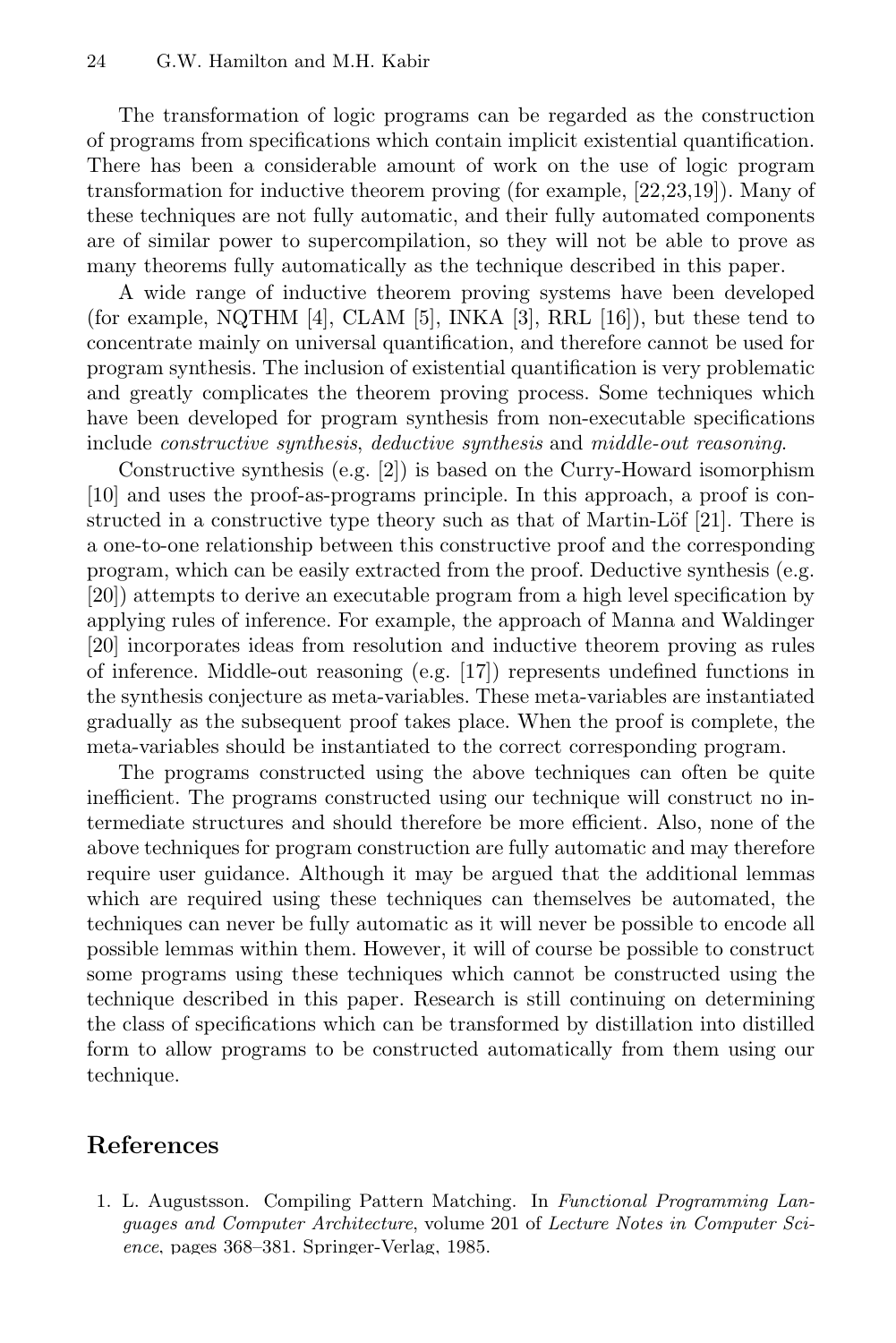- 2. J.L. Bates and R.L. Constable. Proofs as Programs. ACM Transactions on Programming Languages and Systems, 7(1):113–136, January 1985.
- 3. S. Biundo, B. Hummel, D. Hutter, and C. Walther. The Karlrsruhe Induction Theorem Proving System. Lecture Notes in Computer Science, 230:672–674, 1987.
- 4. R.S. Boyer and J.S. Moore. A Computational Logic. Academic Press, 1979.
- 5. Alan Bundy, Frank Van Harmelen, Christian Horn, and Alan Smaill. The Oyster-CLAM System. In Proceedings of the 10th International Conference on Automated Deduction, pages 647–648, 1990.
- 6. N. Dershowitz and J.-P. Jouannaud. Rewrite Systems. In J. van Leeuwen, editor, Handbook of Theoretical Computer Science, pages 243–320. Elsevier, MIT Press, 1990.
- 7. Robert Glück and Morten Heine Sørensen. A Roadmap to Metacomputation by Supercompilation. In Partial Evaluation, volume 1110 of Lecture Notes in Computer Science, pages 137–160. Springer-Verlag, 1996.
- 8. G.W. Hamilton. Distillation: Extracting the Essence of Programs. In Proceedings of the ACM SIGPLAN Symposium on Partial Evaluation and Semantics-Based Program Manipulation, pages 61–70, 2007.
- 9. G. Higman. Ordering by Divisibility in Abstract Algebras. Proceedings of the London Mathemtical Society, 2:326–336, 1952.
- 10. W.A. Howard. The Formulae-as-Types Notion of Construction. In To H.B. Curry: Essays on Combinatory Logic, Lambda Calculus and Formalism, pages 479–490. Academic Press, 1980.
- 11. N.D. Jones. The Expressive Power of Higher-Order Types or, Life Without CONS. Journal of Functional Programming, 11(1):55–94, January 2001.
- 12. M.H. Kabir. Automatic Inductive Theorem Proving and Program Construction Methods Using Program Transformation. PhD thesis, School of Computing, Dublin City University, October 2007.
- 13. M.H. Kabir and G.W. Hamilton. Constructing Programs From Metasystem Transition Proofs. Working Paper CA07-02, School of Computing, Dublin City University, 2007.
- 14. M.H. Kabir and G.W. Hamilton. Extending Poitín to Handle Explicit Quantification. In Proceedings of the Sixth International Workshop on First-Order Theorem Proving, pages 20–34, 2007.
- 15. M.H. Kabir and G.W. Hamilton. Extending Poitín to Handle Explicit Quantification. Working Paper CA07-01, School of Computing, Dublin City University, 2007.
- 16. Deepak Kapur, G. Sivakumar, and Hantao Zhang. RRL: A Rewrite Rule Laboratory. Lecture Notes in Computer Science, 230:691–692, 1986.
- 17. I. Kraan, D. Basin, and A. Bundy. Middle-Out Reasoning For Synthesis and Induction. Journal of Automated Reasoning, 16(1–2):113–145, 1996.
- 18. J.B. Kruskal. Well-Quasi Ordering, the Tree Theorem, and Vazsonyi's Conjecture. Transactions of the American Mathematical Society, 95:210–225, 1960.
- 19. Helko Lehmann and Michael Leuschel. Inductive Theorem Proving by Program Specialisation: Generating Proofs for Isabelle Using Ecce. In 13th International Symposium on Logic Based Program Synthesis and Transformation, pages 1–19, 2003.
- 20. Z. Manna and R. Waldinger. A Deductive Approach to Program Synthesis. ACM Transactions on Programming Languages and Systems, 2(1):90–121, January 1980.
- 21. P. Martin-Löf. Constructive Mathematics and Computer Programming. Logic, Methodology and Philosophy of Science, VI:153–175, 1980.